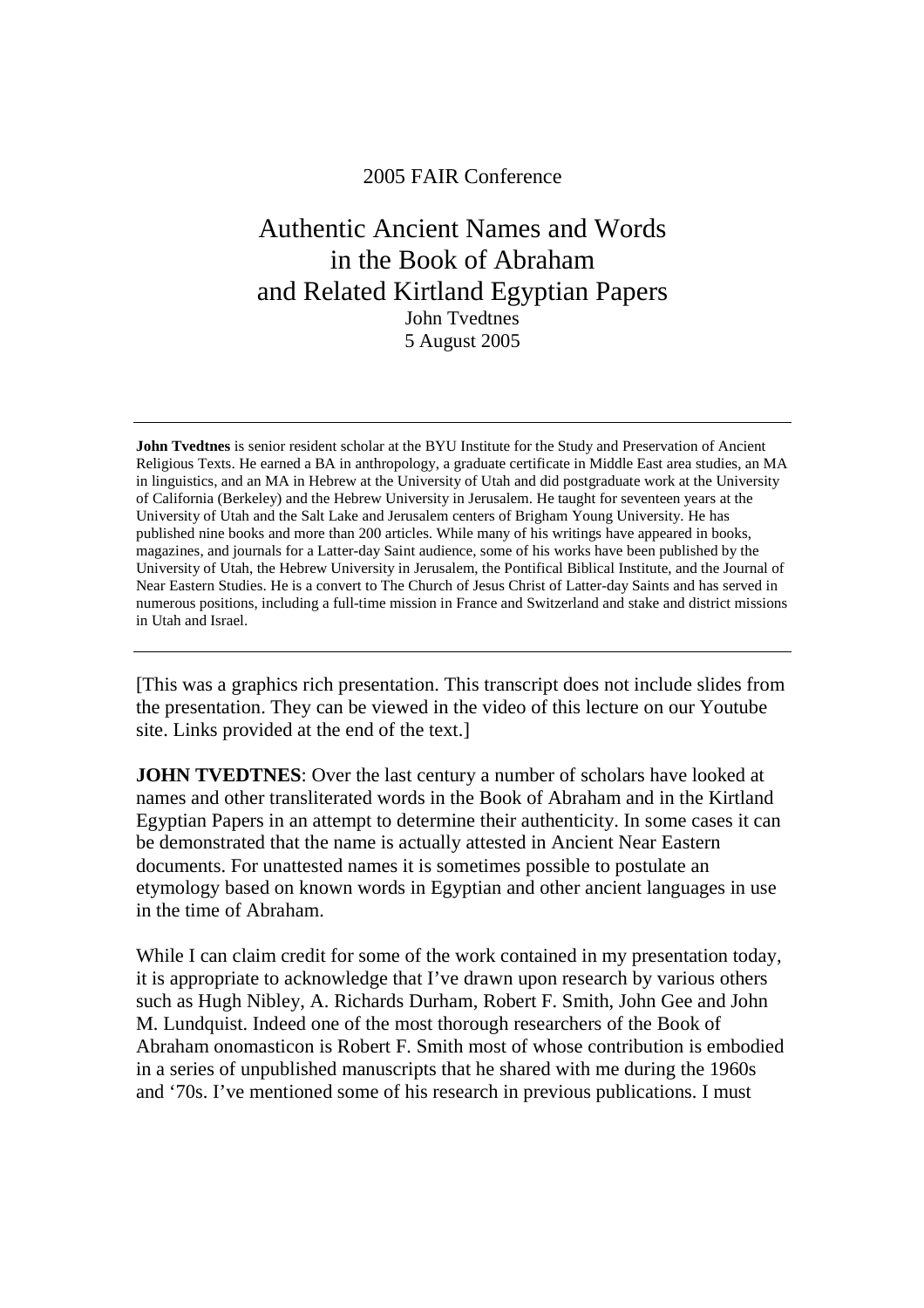acknowledge however that I've added my own contributions and I'm the only one who can really be faulted for any mistakes here.

One of the primary sources of the names used in this study is of course the Book of Abraham as published in our Pearl of Great Price. These names have been carefully compared with the forms as found in the four extant handwritten manuscripts of the Book of Abraham, one of which you see on the left here, that's held in the LDS Church Archives.

Joseph Smith's explanation to the Facsimiles, published with the Book of Abraham though not part of the text itself, are another source of names. The third source comprises various handwritten documents prepared in Joseph Smith's day and known collectively as the Kirtland Egyptian Papers. There are ten such documents and some of them are multi-page, this includes the notebook entitled *Grammar and Alphabet of the Egyptian Language*; a smaller handmade notebook called *Valuable Discovery of Hidden Records*; and another notebook entitled *F.G.W.* and *William* standing evidently for Frederick G. Williams and probably William Lyon Phelps; along with other loose sheets a few of which comprise Egyptian texts copied by one or more of the scribes but with no English commentary at all. This is something that John Gee loves because he can work with those. Some of the latter include material copied from papyri that are not currently extant. Because they provide no information on names they are excluded from this present study.

Some of the names that interest us relate to ancient Egypt itself and to people who were among the earliest rulers thereof.

Abraham 1:23 and 25 notes that the founder of Egypt was the daughter of Noah's son Ham named Egyptus. It has long been noted that in the earliest handwritten manuscripts the name is written Zeptah which you can see here. As A. Richards Durham noted some years ago both forms derive from one of the Egyptian names for the capital city of Lower Egypt Memphis which was ît-kA-Ptaú ' (if you don't put in the right vowels) meaning the "Residence of the spirit of Ptaú"—the name appears even in that form on a Ugaritic tablet.

When the Greeks came to Egypt in the time of Alexander the Great, they had to modify the name in order to pronounce it in their own language. Greek had no 'h' sound so they simply dropped the consonant at the beginning and the end of the name itself.

The 't' had already been dropped from the end of the word for 'residence' which is how it is in Coptic—it's 'a'—often the feminine ending dropped off of those in later forms of the Egyptian language. Instead of unvoiced 'k' the Greeks used its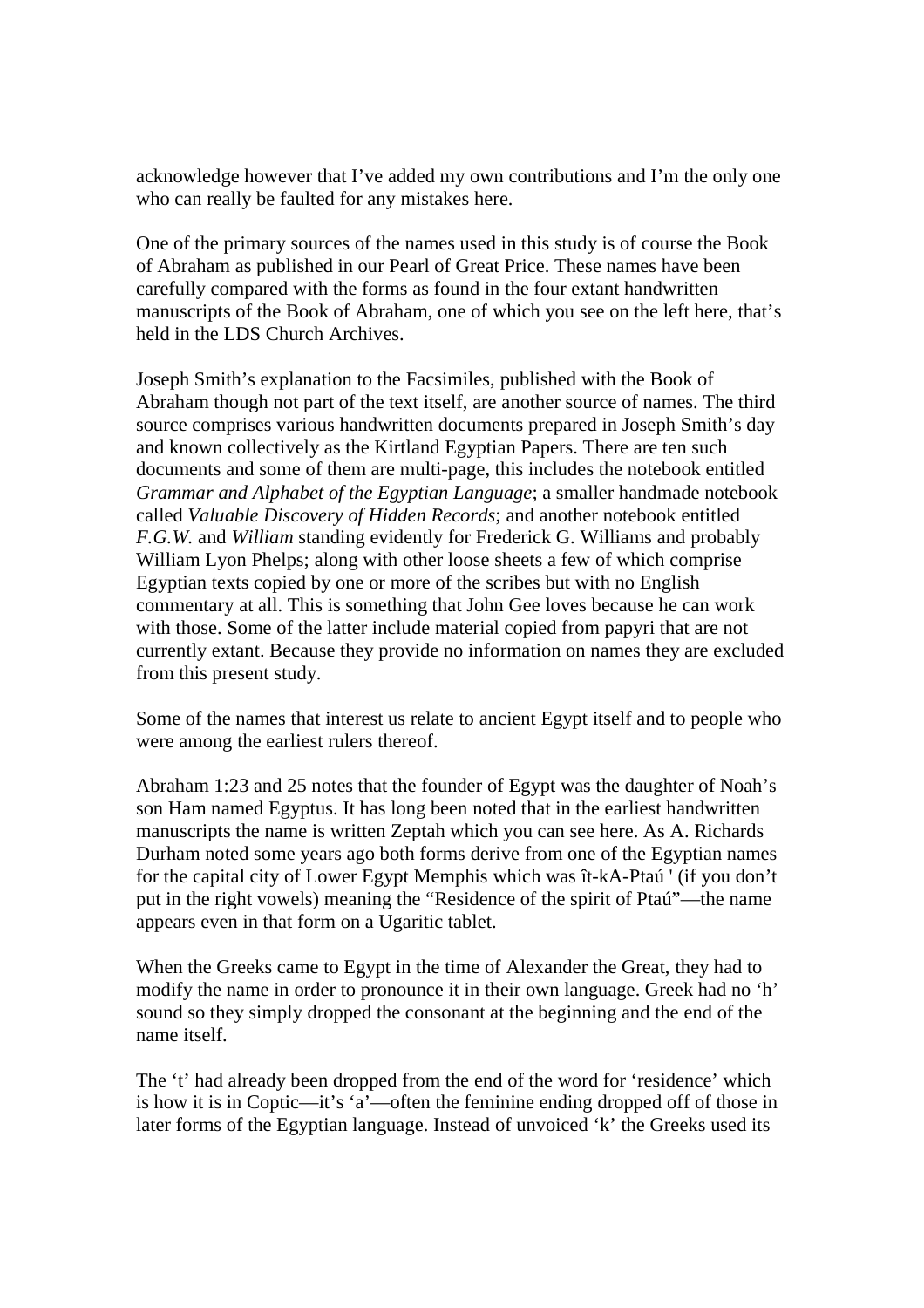voiced equivalent the 'g' sound. Finally they added the masculine singular suffix 'os', this gave them the form Aigyptos which became Aegyptus in Latin. And this is the origin of course of the name Egyptus as used in the printed versions of the Book of Abraham and the English form of the name of the country itself Egypt. Ptaú whose name appears as the last element in the Egyptian form was the creator god in the story told of the ancient city of Memphis. Zeptah, the form used originally by Joseph Smith, likely means "Son or daughter of Ptaú." The Egyptian has it as, here I've written it as the masculine on the upper left hand side there you can see, (inaudible) which would be the feminine. The feminine however later on dropped the 't' so it's easier to pronounce it and they both look alike or both sound alike in later forms of Egyptian. But the Hebrew- if it has a Hebrew meaning it would've been understood as Zeh Ptaú "This is Ptaú"—in other words this is the god Ptaú or the discoverer of Egypt.

Indeed earlier Egyptologists translated the 's' as a 'z' and so if we pronounce this as the Egyptian, 'zeh' instead of 'sa' that would fit with the way they used to transliterate it.

As in most Hebrew words, the feminine suffix was often dropped in later forms of Egyptian. In the Egyptian text known as *Astarte and the Sea* the goddess Astarte, corresponding to the Egyptian goddess Isis or Isis(?), is actually called (inaudible) in other words "the daughter of Ptaú" so she has that very title.

The Semitic verb Ptah means to open, to discover. The Egyptians held that the Temple at Memphis was constructed on the first piece of land rising from the floodwaters and the same tradition was attached to various other spots where temples were built along the Nile.

An Armenian text attributed to the  $4<sup>th</sup>$  century A.D. Christian historian Eusebius declares that 'Egypt is called Mizraim(?) by the Hebrews'—which is close, in Hebrew it's Mitzraim but he came close considering that it was Greek translated into Armenian—'and Mizraim lived not long after the flood for after the flood, Ham son of Noah begat Egyptus or Mizraim who was the first to set out to establish himself in Egypt at the time when the tribes began to disperse this way and that.' Here we have Egyptus then being a man.

A similar account is found in Abraham 1:23-24 except that here it's a woman:

23 The land of Egypt being first discovered by a woman, who was the daughter of Ham, and the daughter of Egyptus, which in the Chaldean signifies Egypt, which signifies that which is forbidden; 24 When this woman discovered the land it was under water, who afterward settled her sons in it; and thus, from Ham, sprang that race.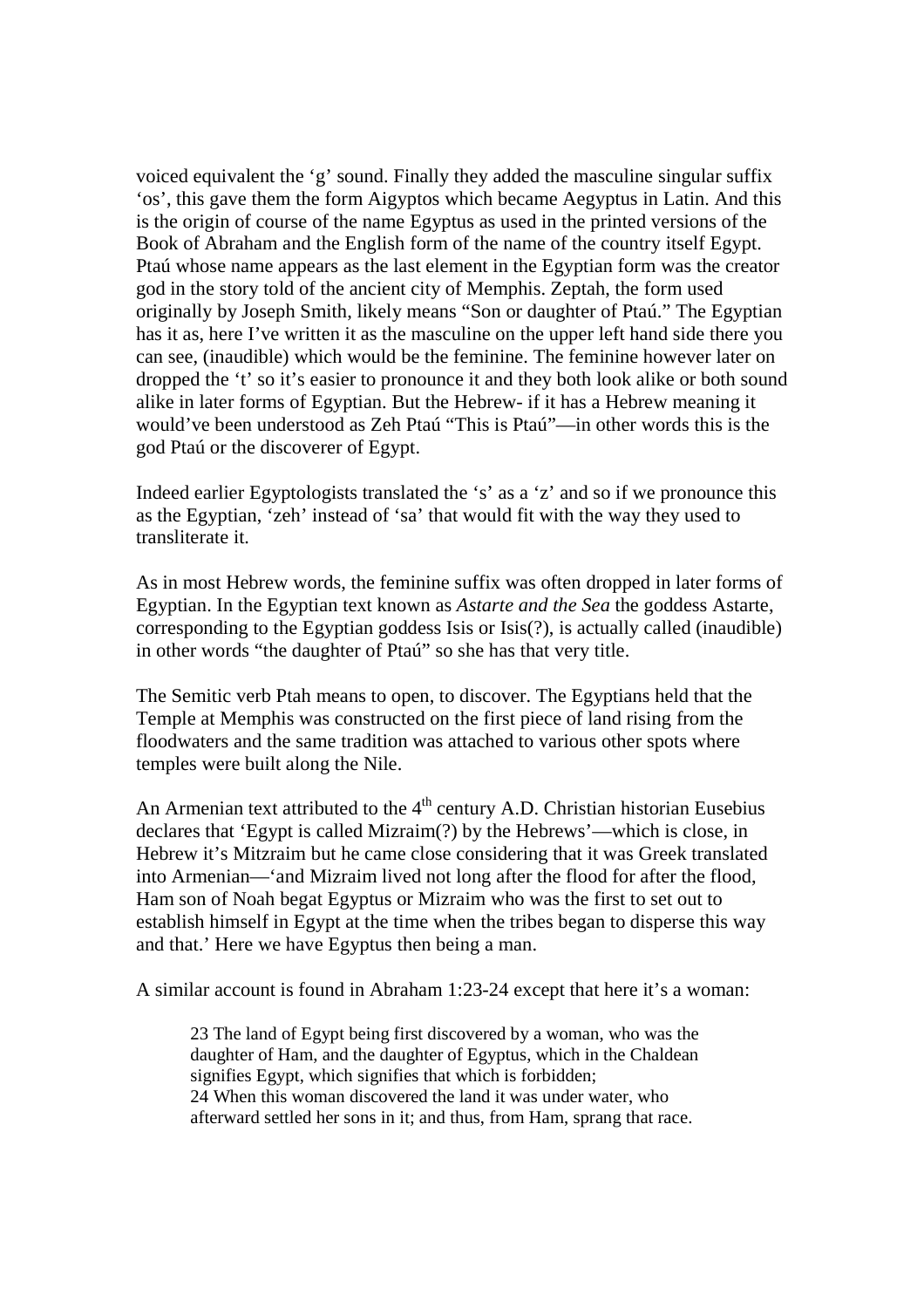So, I should make one point here before we move on though because somebody is probably going to look at this and then say, 'Well why is it that you said then- why does the Book of Abraham say that it means 'forbidden' in Chaldean? Well my guess is that it's analogous to what happens in Russia. Does anybody know how the word 'Mormon' is used in Russia? They heard about the Mormons in the United States and these were bad people because all the books they ever had on it were anti-Mormon. We start sending missionaries to Russia, the Soviet Union almost- after 1989. These missionaries come in and they said, 'We're Mormons' and people say, 'Oh you're those awful people.' But other people in Russia have been called Mormons for some time, it's a group of evil-doers they say and so they've used the term 'Mormon' meaning evil-doers instead of more good if some of you like that better explanation.

Hugh Nibley has dealt with the Egyptian traditions about the goddess who discovered Egypt rising out of the floodwaters. In one text she is called 'the daughter of Ptaú' which, as noted above, is one possible meaning of the name 'Zeptah'. In some accounts she is Isis, sister-wife to Osiris—both sister and wife—and mother of Horus the first king of Egypt making one wonder if Egyptus married her own brother, Mizraim who is the son of Ham mentioned in the Bible and after whom Egypt takes its name in Hebrew.

Nibley draws attention to the account of Herakleides, which was unavailable to Joseph Smith, who wrote "It was first a woman named Aegyptia who established her son and introduced weaving. Because of her, the Egyptians set up an image of Athena," the Greek goddess, "as Ephorus says in his work on Europa."<sup>1</sup>

About 440 B.C. the Greek historian Herodotus wrote that the Egyptian priests "told me that the first man who ruled over Egypt was Min, and that in his time all Egypt, except the Thebaic canton," that's Thebes, "was a marsh, none of the land below Lake Moeris then showing itself above the surface of the water."<sup>2</sup>

In his *Chronicle*, the  $6<sup>th</sup>$  century A.D. Christian historian John Malalas wrote that, "the first king of Egypt belonged to the tribe of Ham, Noah's son, he was pharaoh who was called Neko." While Malalas evidently confused the pharaoh of Abraham's time with the pharaoh Neko of the  $6<sup>th</sup>$  century B.C.—the time of King Josiah—it is interesting that Abraham 1:20-21 notes that "Pharaoh signifies king by royal blood. Now this king of Egypt was a descendant from the loins of Ham, and was a partaker of the blood of the Canaanites by birth."

One of the Kirtland Egyptian Papsers notes that Abraham "was forewarned of God to go down into Ahmehstrah, or Egypt, and preach the gospel unto the Ahmehstrahans." The word may be related to the Hebrew Mizraim—it sounds a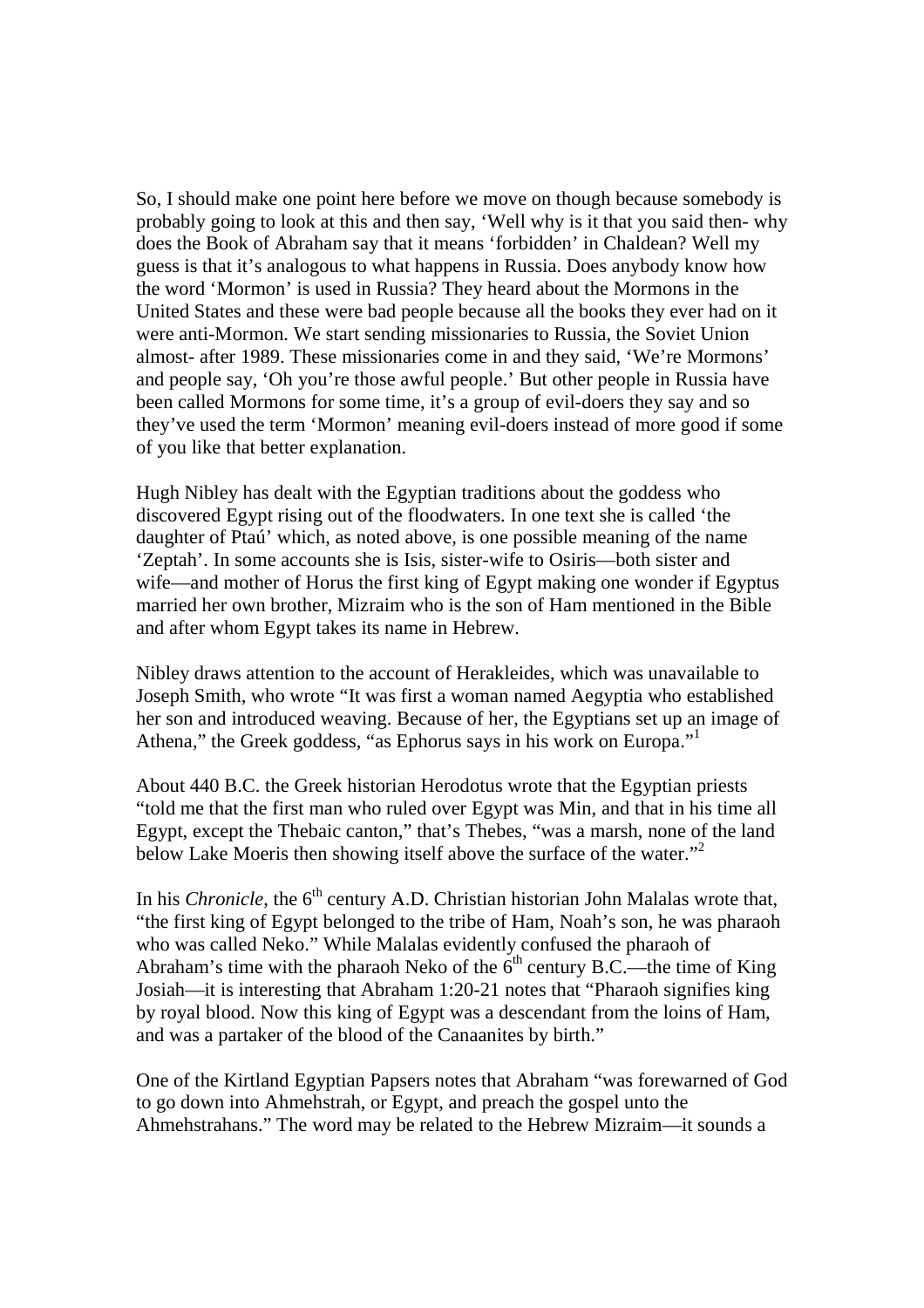bit like it. The name for Egypt and for one of Ham's sons who is the eponymous ancestor of the Egyptians in Genesis 10 and 1 Chronicles 1.

The Hebrew is actually a dual form, as reflected by the suffix 'aim'—so Mizraim really means two Egypts if you will due to the fact that ancient Egypt was considered to be comprised of two parts—Upper and Lower Egypt—that were subsequently united.

Eusebius declared that Mizraim was indeed the founder of the Egyptian race and from him the first Egyptian dynasty must be held to spring.

As noted earlier, Eusebius also identified Egyptus with Mizraim. If, as the Book of Abraham says, Egyptus was a daughter of Ham rather than a son, it is possible that she married her brother just as the Egyptian traditions have. Isis marries her brother Osiris; and from them would derive the Hebrew name of Egypt. This would explain the Egyptian myths about Osiris the god who actually ruled Egypt anciently marrying his sister and that was followed by some of the pharaohs.

In fact some of the pharaohs in order to make sure that they were marrying into the royal line married not only their sisters but sometimes their daughters and I know of at least one case where one married his mother. It's really a strange idea from our point of view but it was perfectly normal in their days, they wanted to preserve this particular line.

The term 'Rahleenos' is found in Abraham 1:14 and indicates that it means 'hieroglyphics' referring to one of the writing systems used in ancient Egypt. The word 'hierogluphikos' is Greek and means sacred or priestly writing. Perhaps it equates to Egyptian 'Ra-nes' which would mean the "tongue/language or speech of Ra"—Ra being the Egyptian sun god and head of the pantheon in the city of On or Heliopolis 'Sun city' (not Arizona—Egypt). (Laughter)

(I should apologize for those who know how Egyptian is written but the fonts I use will not let me stack these properly so you have to read it all the way across the line.)

The Egyptian 'n' often corresponds to the Semitic 'l'. The same is true also of the 'r'; the Egyptian 'r' is sometimes used for the Semitic 'l' when it transliterates Semitic words, Hebrew, Canaanite, whatever. And, in fact, sometimes the two are used together to denote an 'l'.

So when we look at 'nes' here from the Egyptian it could easily be 'las' 'ras' any of those, *lāšōn* (Hebrew), *lisān* (Arabic), I believe to be cognate with the Egyptian word. On the surface this Egyptian explanation does seem to fail because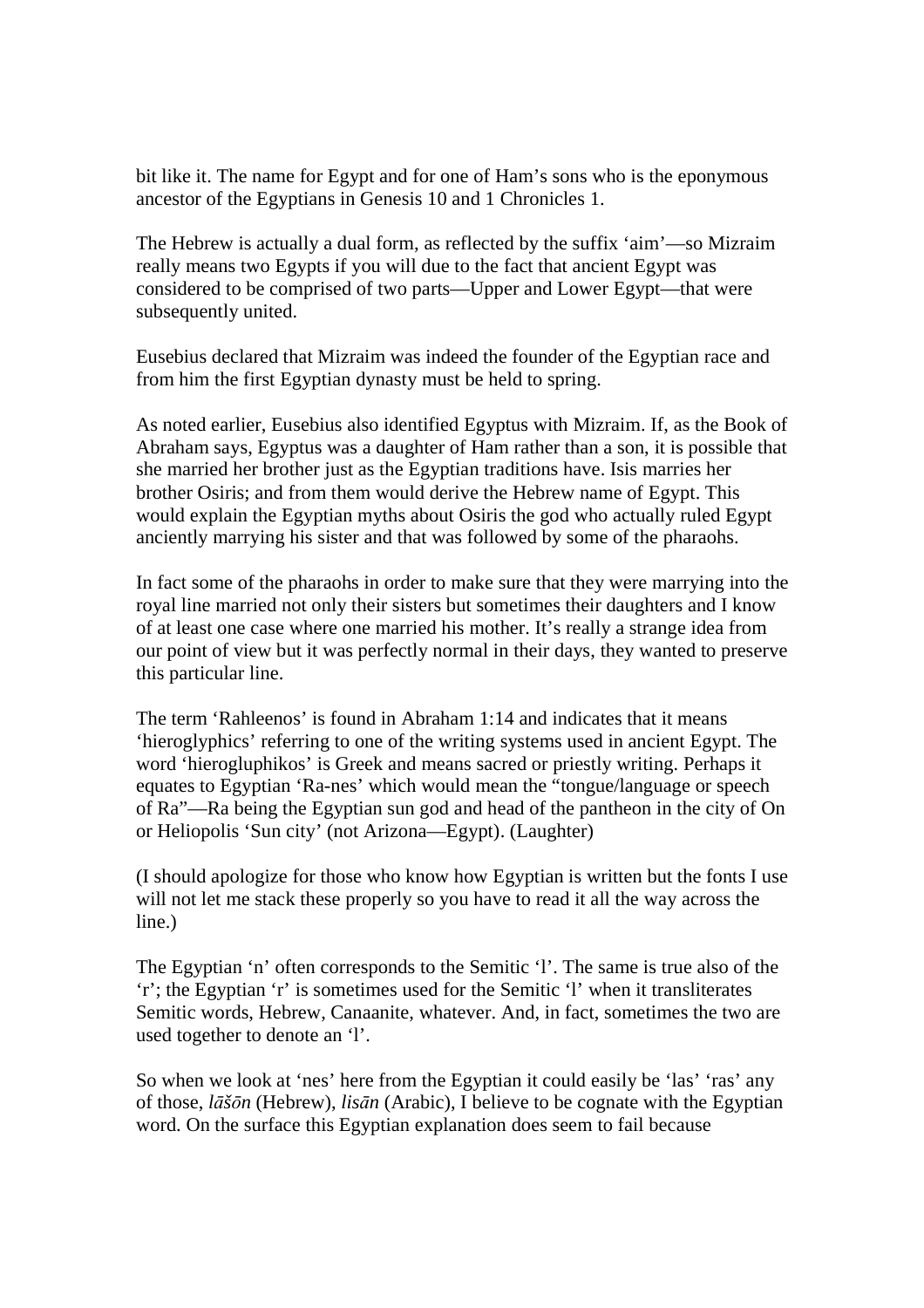Abraham 1:14 says that the system of Egyptian characters called 'figures' in that passage "is called by the Chaldeans Rahleenos, which signifies hieroglyphics." So according to the Book of Abraham these are actually Chaldean, this is a Chaldean name not the Egyptian name but one of the manuscripts of the Book of Abraham says it was called that by the Egyptians and then the word Egyptian is crossed out and Chaldean is written above it. So it seems to me that originally it was perhaps intended to denote Egyptian.

A number of Latter-day Saint scholars have taken in hand to provide ancient etymologies for the names of the Egyptian gods inscribed in the Book of Abraham. The earliest was Hugh Nibley followed—actually there were some who did it before him—followed in the late 1960s and early 1970s by Robert F. Smith, whose work though mostly unpublished has, in my opinion, stood the test of time.

John Gee and others have more recently reexamined the names and come to similar conclusions. John M. Lundquist also noted that each of the gods or idols mentioned in Abraham 1:17 appears in the compilation of some 3,800 Mesopotamian deities published in 1950 by Anton Deimel.<sup>3</sup> Many of these names are Akkadian a Semitic language related to Hebrew and more distantly to Egyptian.

Critics often dismiss the four gods depicted below the lion couch in Facsimile 1 of the Book of Abraham as mere canopic jars in which the viscera of a diseased person were placed during the mummification process. They put the heart and the viscera in there; the only part of the body they threw away and did not mummify was the brain. They didn't know that's what made you think, in fact they extracted the brain—they had a little hooked instrument they put up through the nostril and they'd pull the brain out piece by piece. The procedure is very similar to abortion by the way. Scary huh? Well at least if you're dead you don't feel it.

While it's true that these were canopic jars and that the various body parts were placed in them, these do depict the four gods known as the sons of Horus though one text calls them the sons of Osiris and indeed in Facsimile 2, Fig. 6, which I have here in an insert, Joseph Smith describes them as representing "this earth in its four quarters." Some of the sons of Horus were in fact associated with the cardinal directions and we'll see this in our description of each of them.

There was a kind of a strange thing going on in 1912 with the Reverend Spalding who asked several Egyptologists to comment on this and Samuel A.B. Mercer came back and he said, 'Oh he doesn't know what he's talking about this Joseph Smith. These aren't the four quarters of the earth; these are the four cardinal directions not quarters. It's a real difference.' However another Egyptologist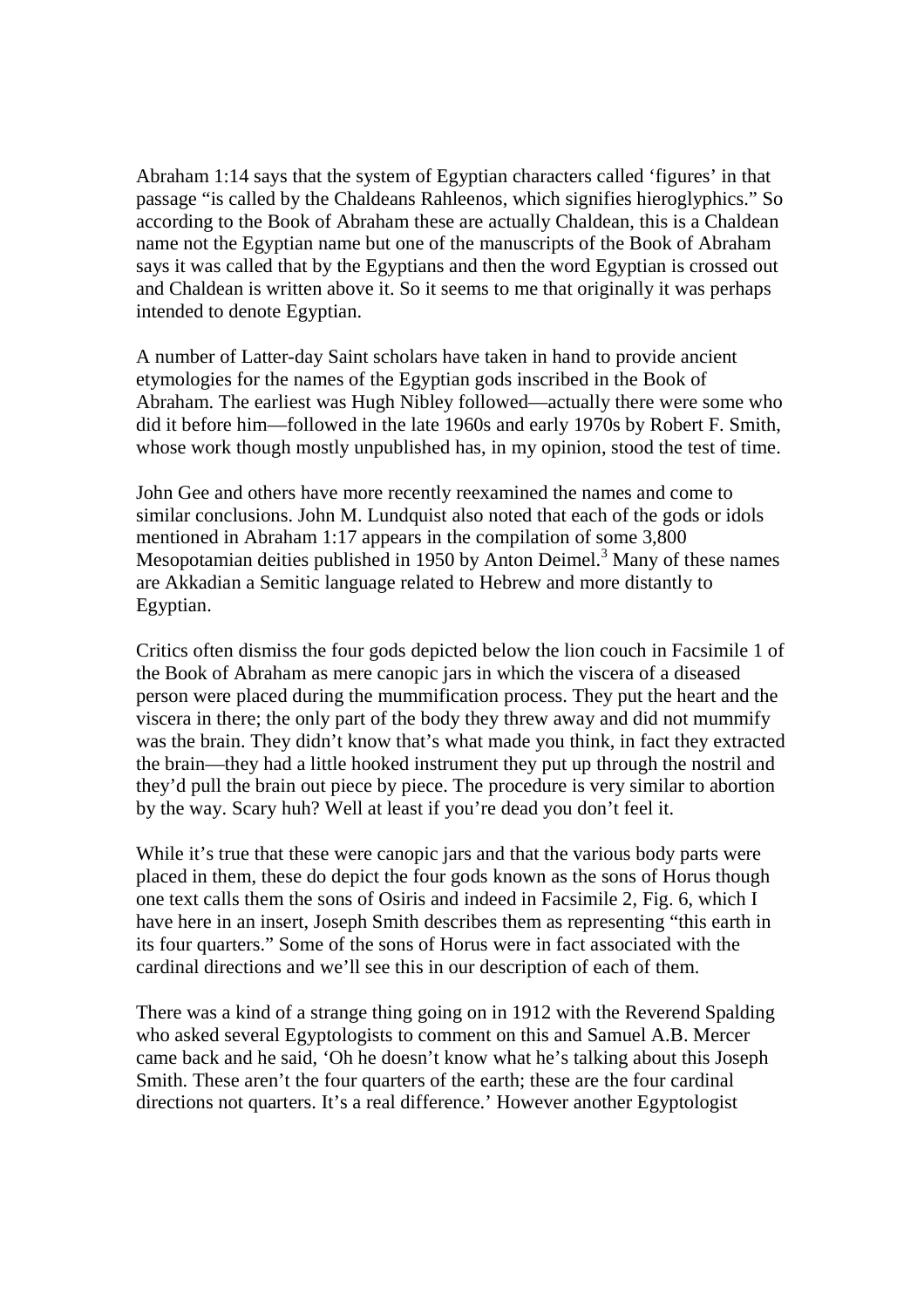Budge whom some of you have heard of also he used- he translated it as quarters- "four quarters" instead of four cardinal directions.

Well let's look at each of them. The god whose name is rendered 'Elkenah' in the published versions of Abraham 1:6-7, 13, 17, 20 and 29 appears with variant spellings in the Kirtland Egyptian Papers. In two of the manuscripts it is always spelled 'Elkkene'. This is also the spelling in another of the manuscripts where it was changed later to 'Elkenah', that was mss 4 just prior to publication it was changed from 'Elkkene' to 'Elkenah' and that was the version that was published.

This to me suggests that 'Elkkene' more closely approximates the way Joseph Smith intended to transliterate it. Robert F. Smith noted that the form 'Elkkene' seems to correspond with the form of *El-kuni-ir§a* "El, the maker of the of the earth" which is found in the Hittite text. It's actually a Canaanite title of the God El; it's in the text about Asherah. It's also known in the Phoenician title *'l qen `r§* "El, creator of the earth" together with the name baalshemayon(sp?) which means "the lord of heaven", so it parallels that in an eighth century manuscript from the Phoenician king Azzitawatah. The title clearly corresponds to the Hebrew *El-Elyon konei shamayim va-aretz* which msseans "El the most high God, creator of heaven and earth." It's translated "Possessor" in the King James Version, that's from Genesis 14:19, 22; and so, the title has been around for a long time.

The Hebrew name Elkanah is found in the Bible (1 Samuel 1:1), it's a hypocoristic form of the same name that we just mentioned dropping off the ending element of it, the God El, head of the Canaanite pantheon, was identified by the Egyptians with the hawk-headed sun god Ra in their myth of Ra and Isis where he is also called *Iry pt tA* "Maker of heaven and earth" the same title. The depiction labeled the idolatrous god of Elkenah in Abraham Facsimile 1, Fig. 5, is the Egyptian jackal-headed god who is associated with the East where the sun rises. Indeed the verb denoting the rising of the sun derives from this same root.

John Lundquist has suggested another potential source of the name Elkenah, the Akkadian  ${}^{d}Il$ -gi-na. The <sup>d</sup> part is just what we call a determinative, it derives from Sumerian and it refers to divine names. You don't pronounce it though actually but it is written. So here we have the same kind of name that (inaudible) at the beginning is the same as El, it means god also and so his suggestion was that this was the origin of it, this Akkadian name.

Nibley noted the report from Bar-Hebraeus, a medieval Jewish scholar who became a Christian, that in the days of Abraham's father, Terah, the Egyptians adopted Chaldeism and made an image in honor of Kenos(sp?). Kenos may very well be related here to Elkenah.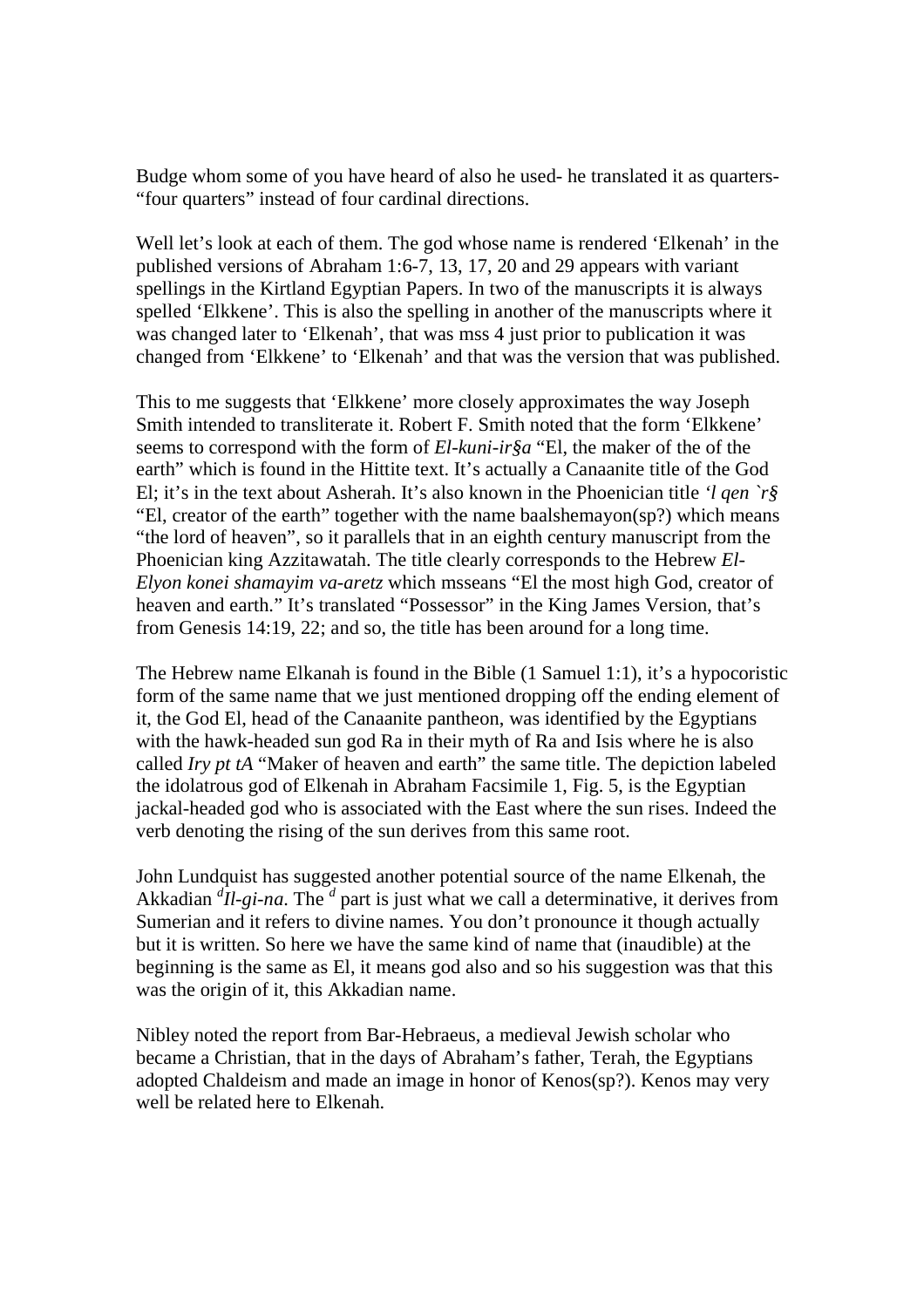The god Libnah is mentioned in Abraham 1:6, 13 and 17. The god identified by this name in Abraham Facsimile 1, Fig. 6, is the falcon-headed Egyptian god who is identified with the West.

Another Egyptian god, the jackal-headed (inaudible), we usually call him Anubis in English. Anubis, who is the jackal god who is called 'the lord of the west' and also 'lord of the white land'—probably "white" because this word *l e bānāh* comes from a word meaning "white". The jackal is a nocturnal prowler; he goes out by moonlight to find his prey and so is often associated with the moon. One of the Hebrew terms for moon, as we see here, is found in several Bible passages, three of them, it's *lbanah*, the feminine form of *laban*, which you normally read as Laban, the brother of Rebekah in the Bible. The same term  $l^e b \bar{a} n \bar{a} h$ , meaning "white, or moon", is used in the medieval Hebrew story of Abraham to denote the moon that Abraham studied in his youth. In the Bible, Laban is one of Abraham's great nephews while the form *Luban* from the same root is a place name in records found at Ebla near Abraham's homeland. The Bible also mentions a Canaanite city named Libnah which is also mentioned on a list of cities conquered by the Egyptian King Thutmose III. So it's well attested that we have here a moon god if you will.

Deriving from the same root is the name Lebannon, *Lbanown* in Hebrew, which means "white place"; probably so-called because of the snow that's atop Mt. Lebanon. In the Zohar, a medieval Jewish text citing the Song of Solomon in the Old Testament, says of Lebanon that it should be reworded *Lbanah* thou moon who receivest thy light from the sun. Julius Levy considered Lebanon to derive from the Canaanite moon-god *Laban* while John Lundquist drew attention, again, to an Akkadian god *<sup>d</sup> Laban*, same name—these gods didn't change much from one country to the other when they spoke similar languages, languages that were related—(inaudible) noted the variant forms of the name of Lebanon: *Lbanown* in Hebrew, *Libnah* in Phoenician, *Libnana* in Assyrian and (inaudible) in Hittite.

The god called Mahmackrah, in the published version of the Book of Abraham, is depicted in Abraham facsimile 1, fig. 7. He's the baboon-headed god who represented the North—an element perhaps found in his name because the word *mútt* means "north". Is it possible that that's what we have at the beginning of this name? It is possible. The name used in the Book of Abraham however may be related to a Hebrew word, the word *mimkār* which means "merchandise" since Egypt's principal trading partners were to the north. Closer in pronunciation however is the Akkadian divine name *<sup>d</sup>Ma-mi-hi-rat* which is in Deimel's list again as quoted by Lundquist. A. Richards Durham has actually proposed two possible etymologies that I had not included in this and since I'm saying that now maybe I should add that there are other possibilities that are not included in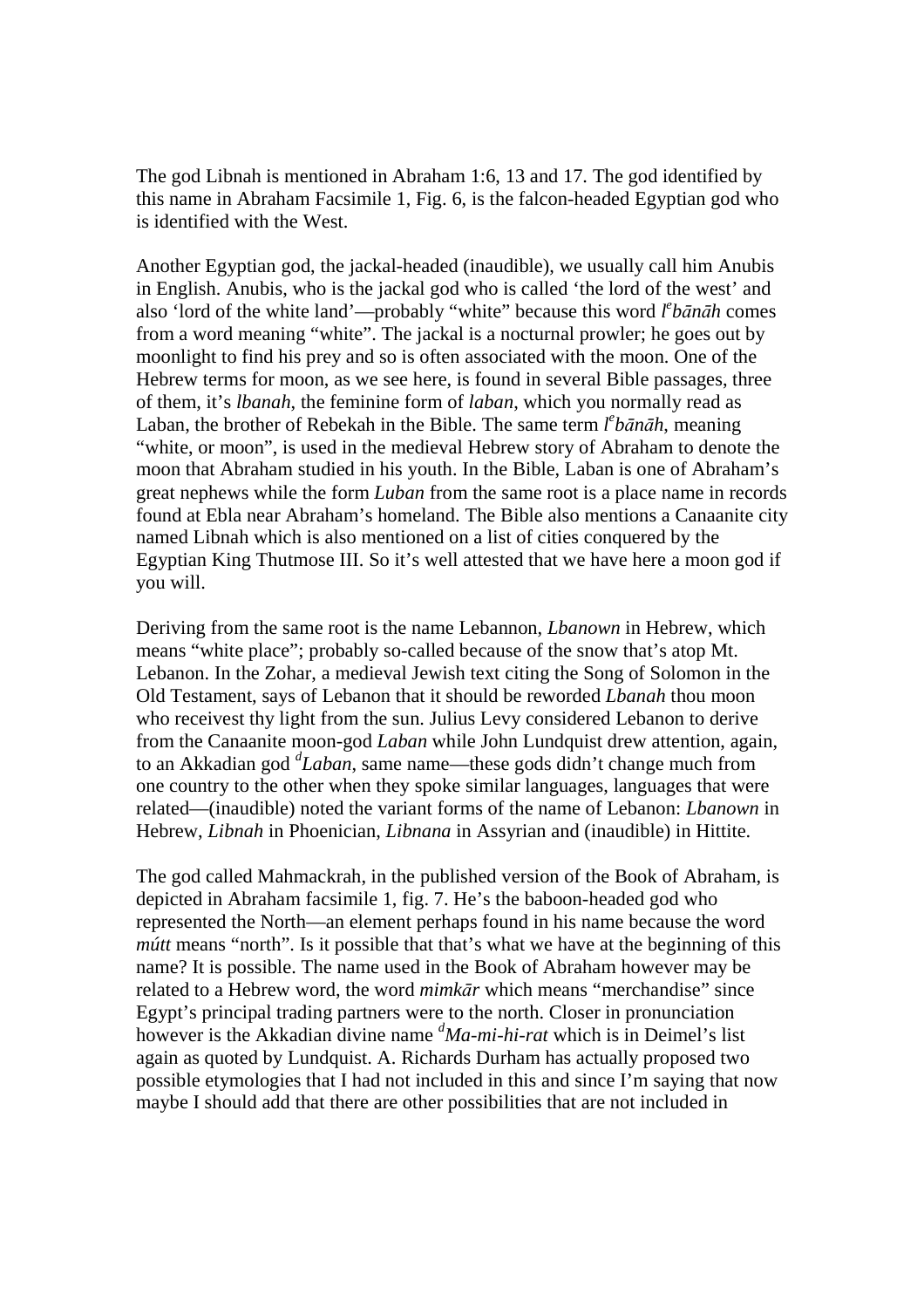today's presentation, I just didn't have enough time to get them all together. I expect I'll do that sometime in the near future.

The god called Korash in the Book of Abraham and depicted in Facsimile 1, Fig. 8, is a human-headed god who represents the South. It is possible that Korash in fact is from the Egyptian *kA-rsy* which would means "spirit of the south". Nibley noted that the Egyptian goddess Hathor was worshipped in Saba. Today we call it Yemen, which in fact is a good Arabic-Hebrew name meaning south; and that she was worshipped by the people of Quraish. The Quraish tribe is the tribe that gave birth to the prophet Mohammed and in fact there is one tradition that the person who wanted to kill Abraham, the one who wanted him to be actually slain for not worshipping the pagan gods, was a fellow named Korash. John Lundquist draws attention to another possibility, the Akkadian divine name *<sup>d</sup>Kur-ra-su-ur-ur* and John Gee has noted also that *KArs* (and I'm not sure if I spelled that one correctly because I don't have it written down but I remember you mentioning it) that this is attested in New Kingdom Egypt.

Here's one of my favorites, funny guy, funny name. The god Shagreel is mentioned only in Abraham 1:9 where he is said to be "the sun." In this connection, one may perhaps compare the Egyptian hawk-headed god Sokar who is a form of the sun as depicted in fig. 4, facsimile 2, with the addition of the Semitic term *El* at the end—*El* meaning of course "God." More likely, in my opinion, is Robert F. Smith's identification with the Canaanite (inaudible) "the gates of El" "the gates of God", a title of the Canaanite god (inaudible) who in the Ugaritic text is called in fact "gate of the sun." An Akkadian seal impression has *Shamash*, the sun god, rising between two mountains on each side of which are hinged doors mounted by lions. The Egyptian Sokar is sometimes accompanied by a pair of lion guards and it's (inaudible), we see them here, that's the sun god rising between the mountains- between these two- actually they look more like, to me, they look more like cheetahs because they have spots but the face is more like a lion. I think they have a lion's mane there. Anyway the name (inaudible) means "twin lions" or "twin gates." The twin lions guarding city gates were known amongst other Ancient Near Eastern peoples including the Hittites who did a lot of that and these later made their way into Western Europe and even into the United States where today they flank the entrances of libraries, museums and other public buildings and of course in Salt Lake City, the human-headed lions that guard the entrance to the Masonic Temple.

We should also compare the title Shagreel with the name *Sheariah* which in fact means the "gates of Jehovah" 'yah' in this case where 'yah' is substituted for 'El.' *Sheariah* is in fact found in the Bible, in 1 Chronicles 8:38 and 9:44. So the Hebrew form of the plural, which is not in those two passages, it has the singular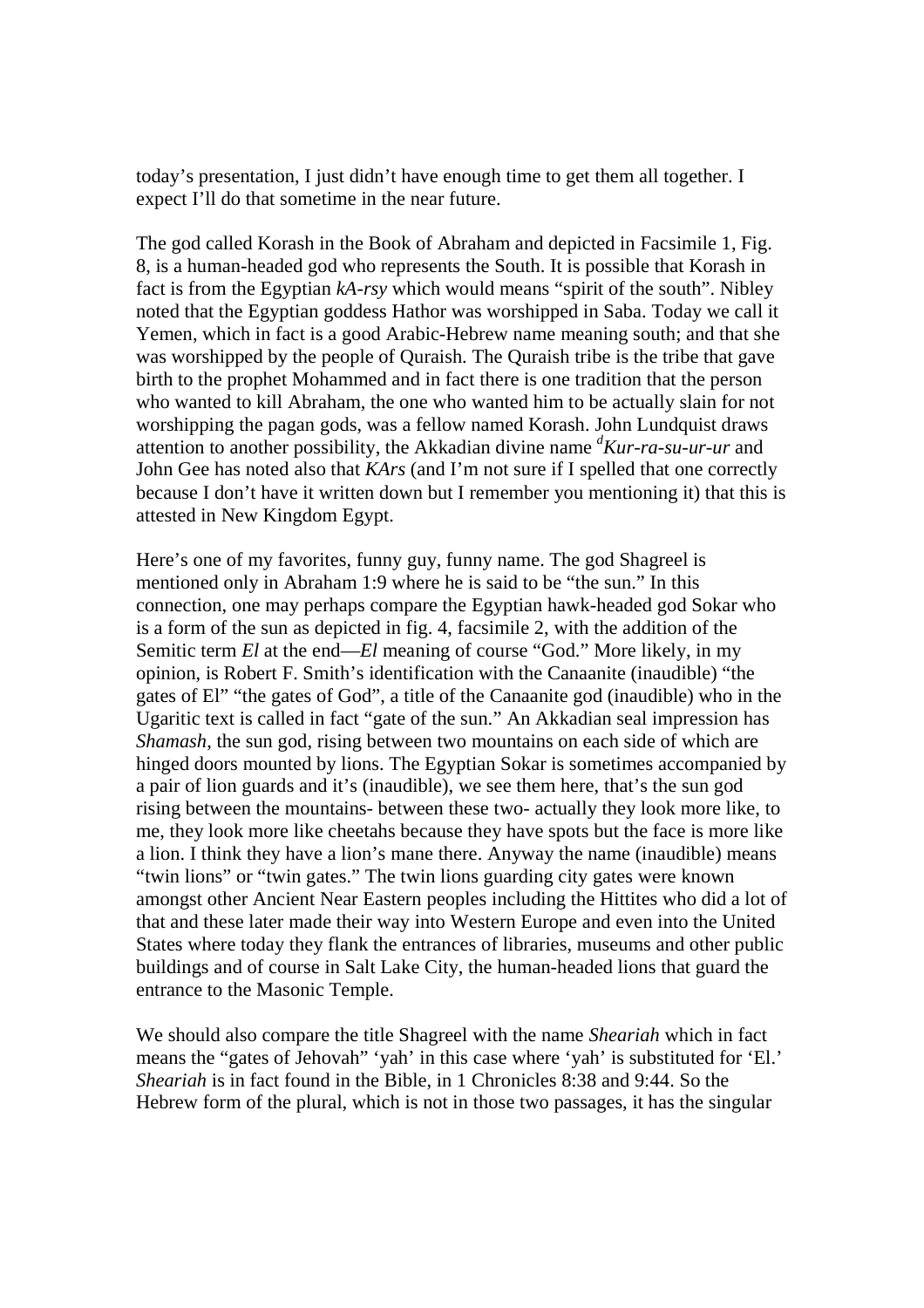there, would be Sheariel. The Semitic name for 'gate' is also known in Egypt by the way in later text because it was borrowed from Canaanite.

The names of celestial bodies are found in the third chapter of Abraham, in the explanation of Facsimile 2 and in the Egyptian Alphabet and Grammar and other Kirtland Egyptian Papers.

The star named Kolob, and it's called a star, I know that there are some websites that say the Mormons are crazy they think God lives on a planet called Kolob. The passage never says it's a planet and never says God lives there either; it says it's closest to where he lives. Anyway the star named Kolob is so-called "because it is near unto me" (Abr. 3:3) or near "the residence" (Fac. 2, Fig. 1) or "throne of God" (Abr. 3:9). Facsimile 2, Fig. 1 describes it as "nearest to the celestial." This explanation is attractive because it creates a wordplay in the Book of Abraham; a feature known from the underlying Hebrew of both the Old Testament and the Book of Mormon. The wordplay being between "near" and "Kolob" because in fact the word for Kolob can mean near; there are several possibilities to explain and I'm going to talk about those now.

Janne Sjodahl was the first to compare the name with the Arabic *qalb* "core, marrow, heart, intelligence", however because 'l' and 'r' often interchange in Semitic languages, one should also note Arabic *QRB* "proximity, near, midst" which is cognate to Hebrew *q* $\bar{a}$ *r* $\bar{b}$ *b* "near" or "close." Robert F. Smith prefers the latter and notes that it appears in the sense of "near one" as a title of God in Psalm 119:151 where it parallels the word *qedem* which means the "primeval one" or the "ancient one" (that's in verse 152). Smith notes that the cognate Ugaritic *qurb* often refers to the dwelling place of *El*, the chief God, in the Canaanite pantheon in the expression "midst of the source of the two deeps" where the word rendered "midst" is in fact this same word *qurb* meaning "near".

Another possible Hebrew etymology is the Hebrew *KLB* "dog" originally pronounced *kalb* just as it is in Arabic. This is used to denote the star Regulus in Arabic while the Syriac, which is also *kalb* denotes the star Sirius, the brightest star in the heavens. There's a wonderful article that Dan Peterson, and John Gee, and Matt Roper (I think), were the three who (if I left something off that you can fill it in later) but they wrote a really nice article on Kolob and its place in the sky and what it meant for Abraham.<sup>4</sup>

In Arabic, this term *KLB* "dog" also denotes the constellation of Canis Major which is Latin meaning "Great Dog", we call it the Big Dipper but that's not what is was called anciently, as the brightest star in the constellation of the Big Dipper, Sirius is called A*lpha Canis Majoris* which is "number one big dog" or top dog I guess. Another name for the star is *Canicula*, a Latin word for 'Little Dog'.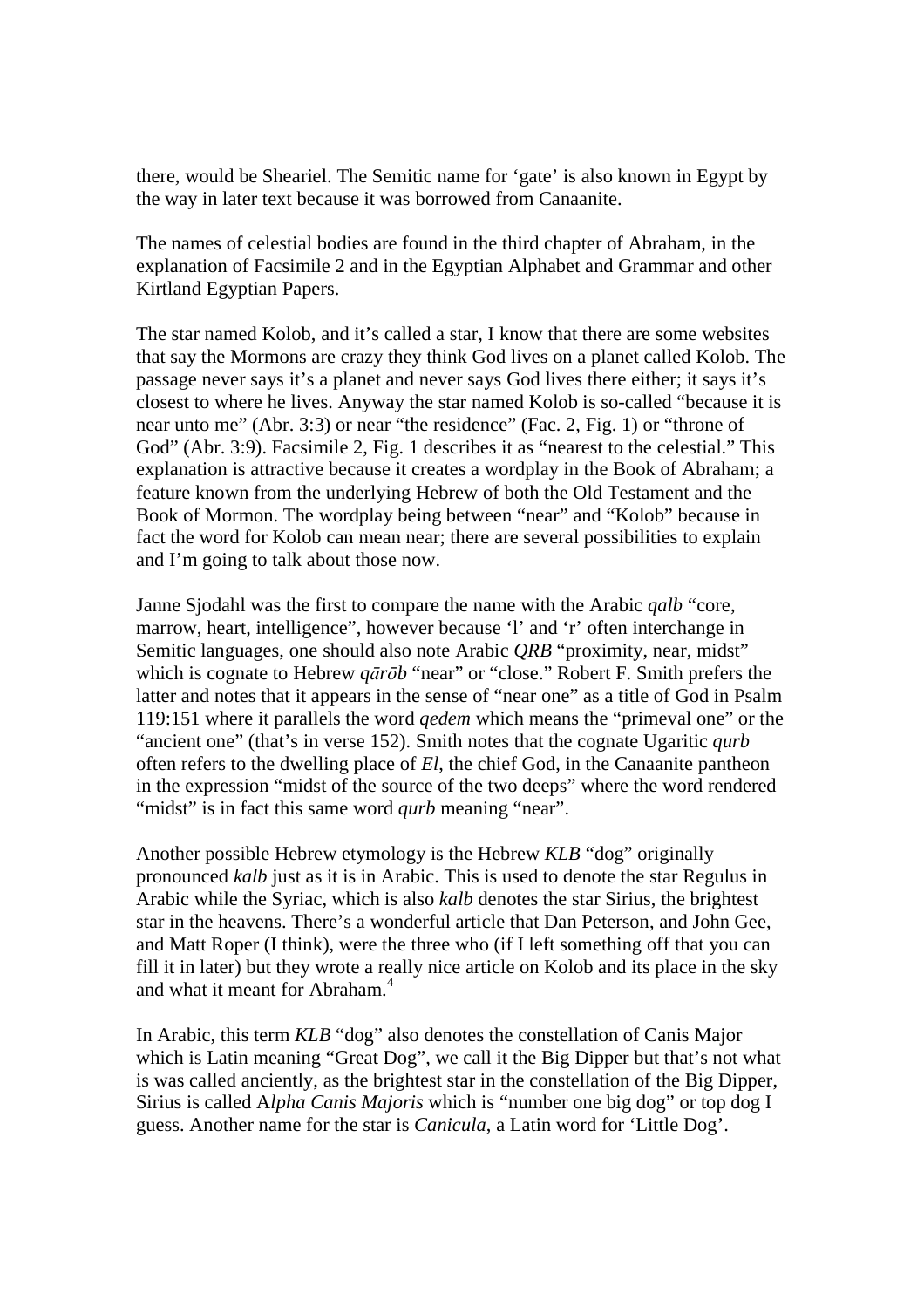Akkadian sources call Sirius (inaudible) the "dog of the sun". In ancient Egypt the Nile began to rise at the helical rising of Sirius, that is when it came up just before the sun and bringing the annual torrent of Nile water laden with rich volcanic soil from the south and depositing it on the cultivated land.

I should mention by the way you notice how the one has a 'q' the other has a 'k'? That's very important, at least in Arabic, it's not as important in Hebrew but I always try to get my Hebrew students to pronounce the two differently. In Israel they pronounce the two 'k' just that- it's just like a regular 'k' in English. But in ancient times they were pronounced quite differently. One is pronounced way in the back of the throat, the other is pronounced farther up and in Arabic they make a big distinction and my reasoning with my students was, if you don't make the distinction and you speak in Arabic and you want to tell a girl, "I love you with all of my heart" which is the word that's coming up next, you don't want to end up saying "I love you with all of my dog." (Laughter) I think that struck a note with most of them.

So, this is the other one I want to have *QLB* which is "heart" in Arabic. There are some Egyptian equivalents to that, I didn't put them up here. There's a couple of cognates that are related directly to that. In the Sumerian text known as the *Descent of Inanna*, one of the more ancient texts from the Middle East, the goddess Inana goes down into the Underworld to free her husband Dumuzi who is the god who brings rain during the season of rain, and on the way back to heaven she stops at a place called Kulab which is designated as a tree of some sort. We don't know why this happens there but there Dumuzi gets to sit on his throne and puts on his royal apparel which he has not been wearing while he's been in prison.

The term Olea is used to denote the moon in Abraham 3:13. It resembles the Hebrew term *yãrēaú* which is just one of two words meaning "moon" or "month." Even in English month comes from the word moon by the way, as does Monday— Moon's Day. The Egyptian word for moon is *Iah* which is cognate to the Semitic term. In Facsimile 2, Fig. 1, the moon's name is given differently however, it's called Floeese. This name is similar to the *Kli-flos-is-es* that we find in some of the Kirtland Egyptian Papers. *Kli* makes a lot of sense. *Kli* is a good Hebrew word, it means a vessel in the sense of a plate or a bowl or even a spoon or a tool, a tool of any kind, a hammer or whatever. The word looks like it is finishing in the name of the Greek goddess, or the Greek form I should say, of the Egyptian goddess Isis; and I have no clue what *flos* is supposed to mean unless any (inaudible) here could explain that to us. (Laughter) The second one as well, I don't have a clue on that one but we've got some starts here, somebody research that one and give us a report next year.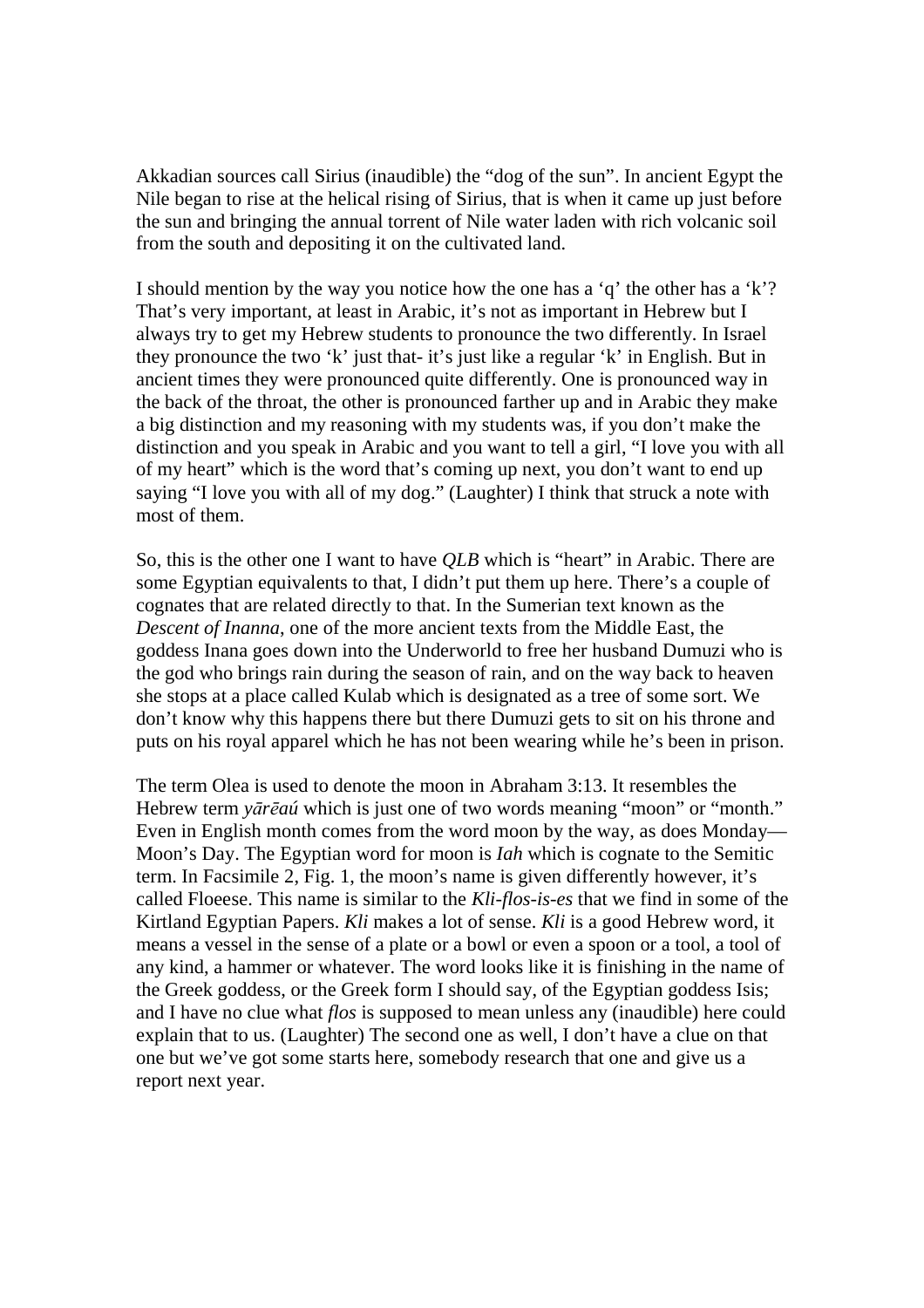Shinehah is an interesting one (Abr. 3:13) calls the sun Shinehah which seems to be related to the Hebrew word *šānāh* which means "year." The year is defined by the annual circuit of the earth about the sun and to the ancients was determined by where the sun rose each day during the year. The Semitic verbal form means "to change," that is to change seasons and other changes, or "to repeat" and is the source of the numeral two because you start over—once you finish a cycle you start over again so it's the second cycle. The Egyptian cognate is the verb *šni* which is "to encircle, enclose or surround" and the noun from that is *šnw* which means "circuit or circumference". From this also we get the name of the ring (inaudible) which is depicted with the little (I don't think I did that one up there did I? No, I didn't. Sorry you won't see that one.) Hugh Nibley followed by Robert F. Smith and Kerry Shirts have suggested that the name Shinehah derives from the Egyptian term plus the Egyptian word 'heh' or 'nhh' meaning "eternity, or eternal" and so that would be then the "eternal circuit" or as Nibley put it "one eternal round" which book we hope to see soon.

Janne Sjodahl suggested that the name *Olaha Shinehah* mentioned in Doctrine and Covenants 117:8, from July 8, 1838, is related to the terms for "moon" Olea which we saw a moment ago and *Shinehah* for the "sun." These were used as code words in early days of the Church beginning with the first Doctrine and Covenants in 1835.

There are several other terms that are related to the sun in the Book of Abraham materials, I just don't have time to go into all those and they are not as certain as some of these that I'm looking at.

The explanation to Facsimile 1, Fig. 12 reads (and I'm going to pronounce this correctly) *Raukeeyang*, the spelling there came from Joseph Smith's association with his Hebrew teacher Joshua Seixas who transliterated things in this way but anybody who knows that transliteration method knows how the Hebrew word is actually spelled. Anyways the explanation reads, "Raukeeyang, signifying expanse, or the firmament over our heads; but in this case, in relation to this subject, the Egyptians meant it to signify Shaumau, to be high, or the heavens, answering to the Hebrew word, Shaumahyeem." Which is a dual form—two heavens. This Hebrew word *rāqīa* does in fact mean expanse. We get the term firmament by a mistake that was made by St. Jerome when he was translating the Bible into Latin, he spelled it- he translated it *firmamentum* and so it came across that way in later times too. It's true that the verb *raqa*(?) can mean to hammer out a sheet of metal like gold and make it a thin sheet but it can mean actually to expand in other ways as well.

The normal Hebrew word for heaven or sky is actually a dual form *shemayim* which Joseph Smith here transliterated as you can see. The Arabic cognate is in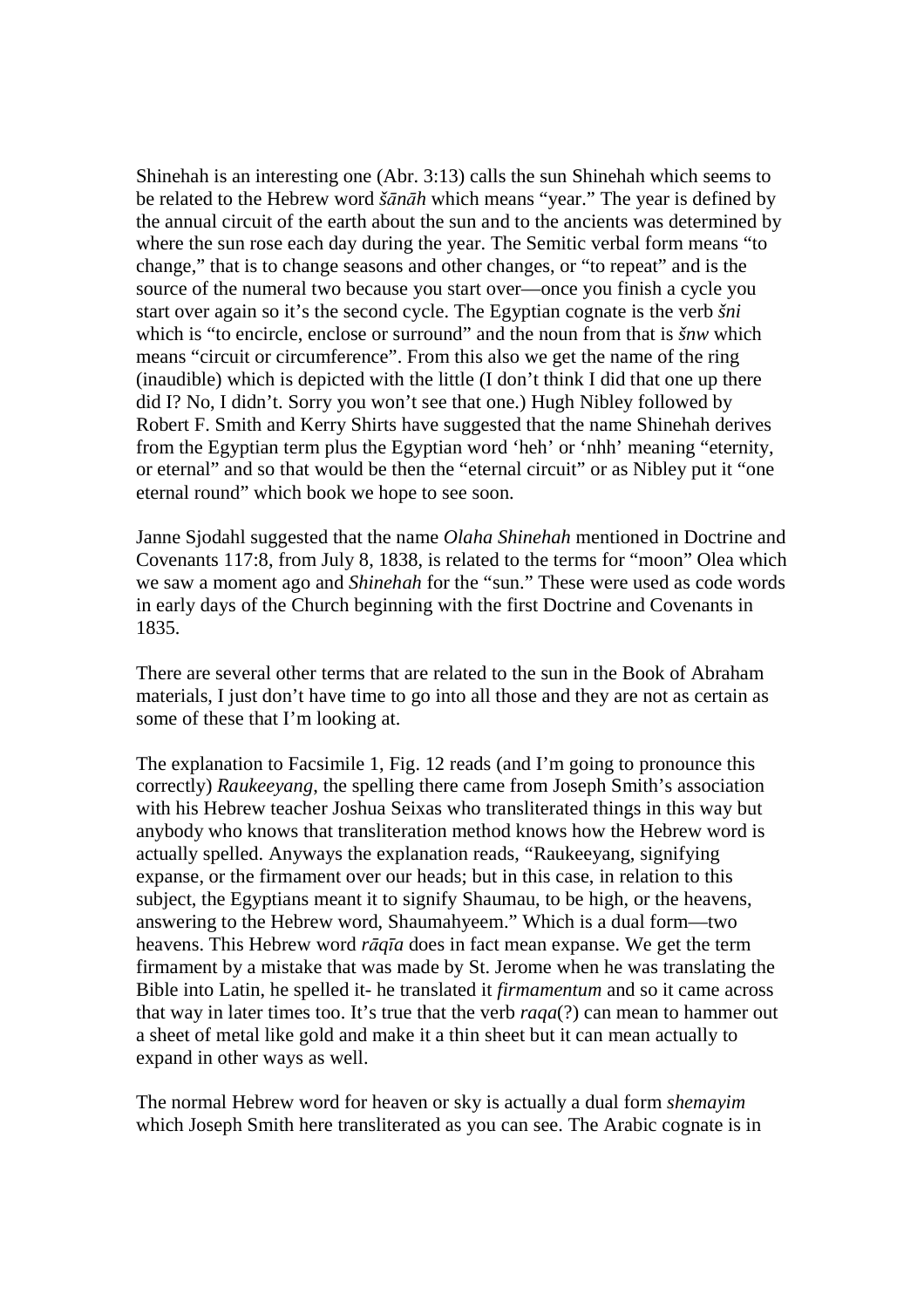the singular, it's *samā* as is the Akkadian *šāmū*, it's in the singular. Hebrew is the only one that has it in this dual, as far as I know. Mitchell Dahood, a very wellknown scholar now deceased from the Pontifical Biblical Institute, probably the only Arab who ever was associated with that group, actually proposed that for Palm 68:4 that instead of reading *shemo*, which would mean "his name", the word should read *shameh* which would be "the heaven" in a singular form.

Abraham 3:13 defines *Kokob* as "star" and *Kokaubeam* as "stars, or all the great lights, which were in the firmament of heaven." When first published in the Times & Seasons, the passage read "Kolob" in error. They'd written Kolob so many times that the typesetter thought that's what belonged here. The manuscripts however have *Kokob* corresponding to the Hebrew word that we have written here *kōkāb* and denotes in the one singular and the other in the plural. The plural is also found two other times in the Book of Abraham and it's called in Facsimile 2, Fig. 5 and also Abraham 3:16 it lists *Kokaubeam* or *kōkābīm* in Hebrew. The correct pronunciation (inaudible) means "the" so it's "the stars." Lundquist noted that one of the deities in Deimel's list was *<sup>d</sup>Kakob* meaning "star". Similar, *Kakkab* is the name of one of the god's mentioned in the Ebla records discovered in northwestern Syria.

*Kae-e-vanrash* there's an interesting one, I'm still scratching my head over parts of this. In Facsimile 2, Fig. 5, we read about *Kae-e-vanrash* "which is the grand Key, or, in other words, the governing power, which governs fifteen other fixed planets or stars, as also Floeese or the Moon, the Earth and the Sun in their annual revolutions." The element *Kae* may here be the Egyptian word *kA* which we saw earlier meaning "spirit" and the element *rash* at the end looks very much to me like it's a Semitic term. In Hebrew *rō'š* but in Arabic *Rās* and *ra'as* (it doesn't have the should, it has a (inaudible) sound for the cognates in Arabic) and that word means "head, or chief" and so I'm suspecting that that's what is going on here. Now if I can only figure out what this is in the middle, so if any of you have suggestions send me email.

The Book of Abraham and associated Egyptian Papers mention the names of specific individuals whom Abraham evidently encountered during his brief sojourn in Egypt. Some of them such as *Shulem* and *Olimlah* are listed in the explanation of Facsimile 3 while others are found in the Abraham text or other texts associated therewith. I'm not going to go into all those names however.

I'd like to give some ideas on this one, Abraham 1:11 describes *Onitah* as "one of the royal descent directly from the loins of Ham" whose three daughters were sacrificed because they would not worship the Egyptian gods. The name may be the same as Onitos and Onitas in the Valuable Discovery notebook where there is an 's' at the end instead of the 'h.' there he is said to have been king of Egypt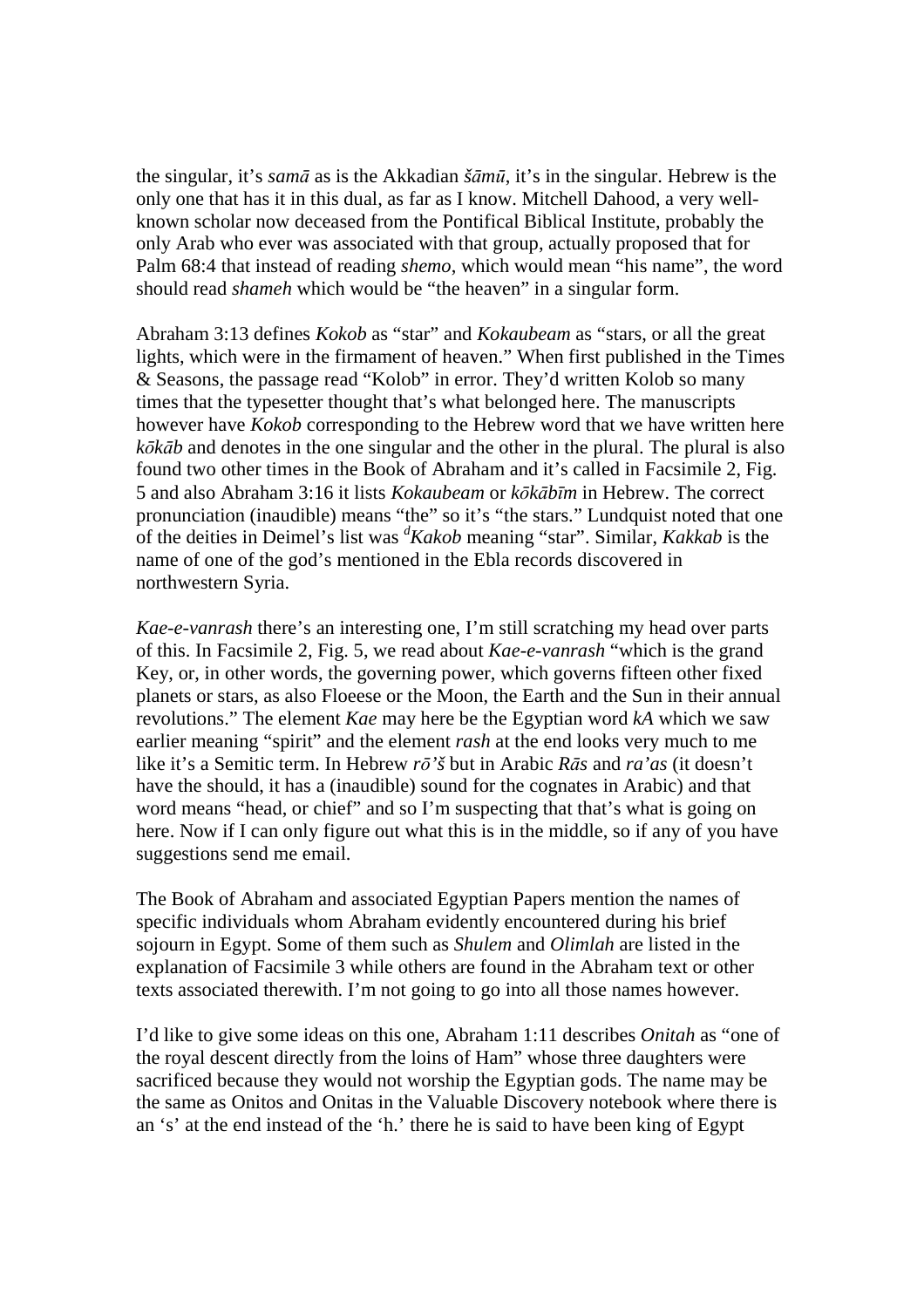while the chapter 1 of Abraham says he was of the "royal descent." It may correspond to the name *Wenis* (or usually pronounced Unas by those who transliterate it from the Egyptian). He was a pharaoh of the  $5<sup>th</sup>$  dynasty of Egypt. He is not our man however because Unas lived long before Abraham's time, he lived a few centuries before that, but there is an Egyptian text that indicates that the pharaoh Unas ate the boiled body parts of gods by which most Egyptologists have assumed that it means he was a cannibal—he was eating not gods, but humans and if that be the case it does make it look a little suspicious if this is the guy in whose day his daughters are being offered in sacrifice.

Two related Egyptian terms may give us clues about the meaning of the name Unas. The first is *wnwt* meaning "priesthood" and the second *wnwty* meaning "astronomer" both of which play an important role in the Book of Abraham which describes Abraham's teachings of astronomy to the Egyptians and the rival claims of Abraham and Pharaoh to patriarchal priesthood authority.

The name Katumin also appears in the Valuable Discovery notebook, and the first passage reads, "Katumin, Princess, daughter of On-i-tas [Pharaoh] King of Egypt, who began to reign in the year of the World 2962." The second reads, "Katumin was born in the 30th year of the reign of her father, and died when she was 28 years old, which was the year 3020." I'm presuming she was sacrificed but the text doesn't say that. It also appears in the form of *Kah tou mun* as an alternative. It may derive from the Egyptian *KA-tA-Mn* which would be the "spirit of the land of Min." Min was one of the Egyptian gods; he was a fertility god in fact, who is closely associated with the land. Various classical writers claim that the first king of Egypt was named *Mēnēs* and that name has often been tied in with the name of the god Min.

A few specific places are named in the Book of Abraham and associated Kirtland Egyptian Papers. Of these, Egypt and Ur of the Chaldees are also known from the biblical account of the life of Abraham.

Here, we'll look at two important place names associated with Abraham that are not in the Bible because neither place is in Egypt, these names are not derived from the Egyptian language. The plain of Olishem is named in the Abraham 1:10 as the place in Ur of the Chaldees where the Egyptians had erected an altar on which they sacrificed human beings. John L. Lundquist has noted that the name is attested in a record of Naram Sin, a 23rd century B.C. king of Akkad as *Ulisum* and is listed with the (inaudible) mountains and the city Ebla in northwest Syria not far from Abraham's homeland.

Akkadian and Hebrew are both part of the Semitic language family by the way and the exchange between the 'o' and 'u' is well attested in Semitic languages.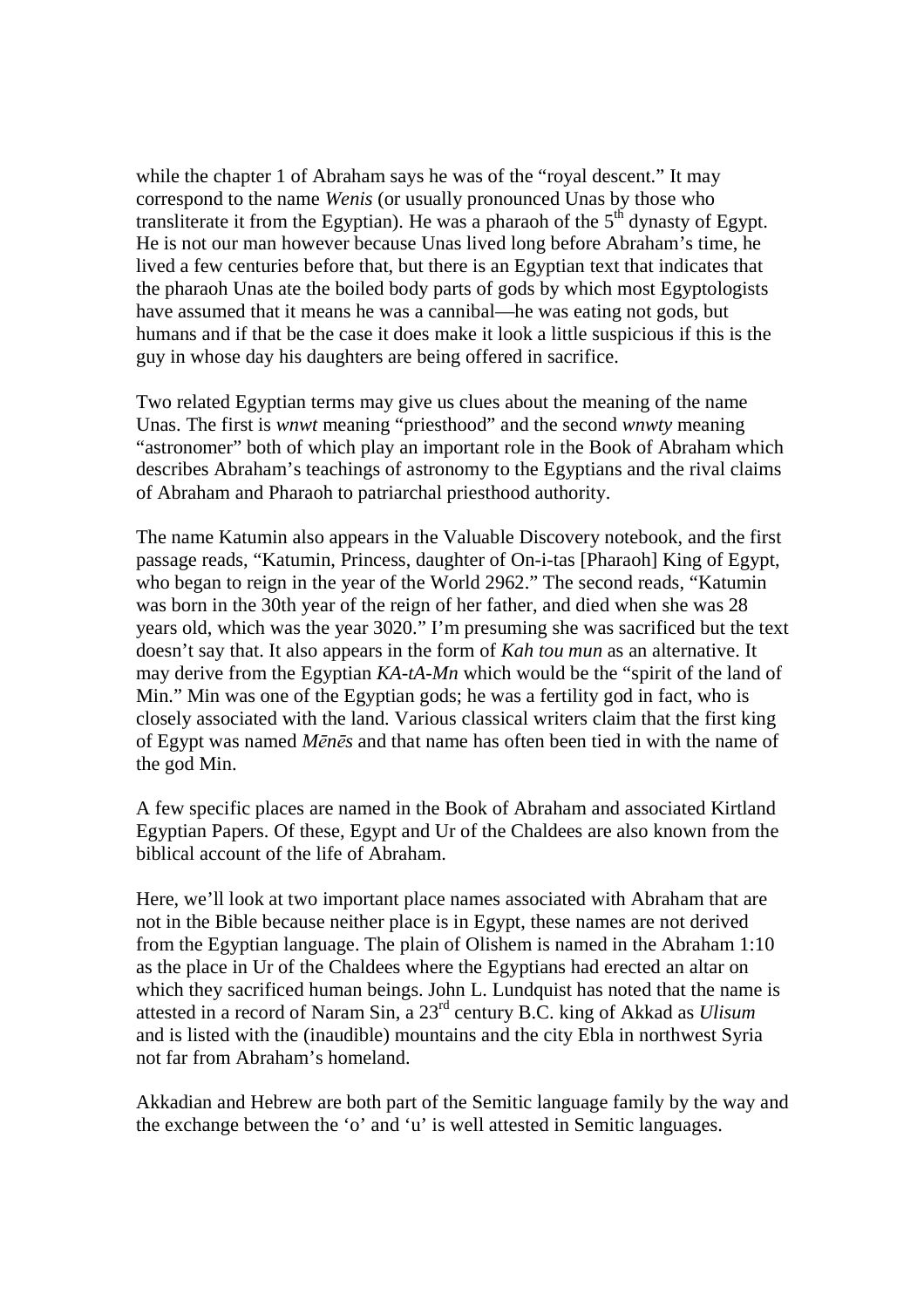Here's one I kind of like- Kalsiduniash. The name *Kalsiduniash* is spelled in various ways in the Kirtland Egyptian Papers. In one it appears as *chalsidon hish*(sp?) and is identified as the land of the Chaldeans. This meaning is also given in another of the text where it is spelled as *Za Ki-oan hiash*, and also *chalsidon hiash*(sp?). It appears in other spelling forms as well in those documents.

The ending 'iash' is interesting to me. It is known from the name of the Cassite (inaudible) and the names of the Cassite kings of Babylon (inaudible). The Cassites controlled Mesopotamia during the  $17<sup>th</sup>$  century B.C. This of course postdates the time of Abraham—he was  $20^{th}$  century B.C.—but it's hard to ignore the fact that the Cassites called Mesopotamia *Kar-Duniash* which closely resembles the name found in the Kirtland Egyptian Papers with the interchange of the 'l' and the 'r' again which are common between Semitic languages and those in the broader language family which includes Egyptian called Afro-asiatic.

A Falasha text called Teezaza Sanbat (Commandment of the Sabbath), Falasha by the way, those are the Black Jews of Ethiopia, in describing Nimrod's attempt to kill Abraham because he would not worship the idols noted regarding the furnace into which he was tossed, 'From that day until today it is called (inaudible)' (which sounds very much like these two- not identical but it's similar. The name is evidently to be tied to the Akkadian term (inaudible), a people identified with the biblical Chaldeans, or Kasidim in Hebrew, in whose land Abraham lived at the time he was brought for sacrifice. According to the conflict of Adam and Eve, and early Christian texts, among the magi who came to visit the newborn Jesus, one account names *Karsundas*, king of the East. I have his name at the bottom of the list but look how closely it corresponds to the others. There's something below the surface here and I'm not quite sure what it is but we'll continue to work on it.

As we have seen many of the names associated with the Book of Abraham and related documents have valid ancient etymologies. To be sure, there remain unanswered questions particularly about the so-called Alphabet and Grammar but it is hard to ignore the hits in the Book of Abraham. The number of names that are authentically ancient far outnumber those for which we cannot at present establish an etymology making coincidence and improbable explanation. That holds for the names, not necessarily for the words that are found, for example, in the Grammar materials.

**Q**: Is *Rahleenos* an authentic Chaldean word and if so does it mean hieroglyphics?

**TVEDTNES:** As far as I know it is not Chaldean. The term Chaldean is rather confusing anyway. In Joseph Smith's day the term Chaldean usually referred to